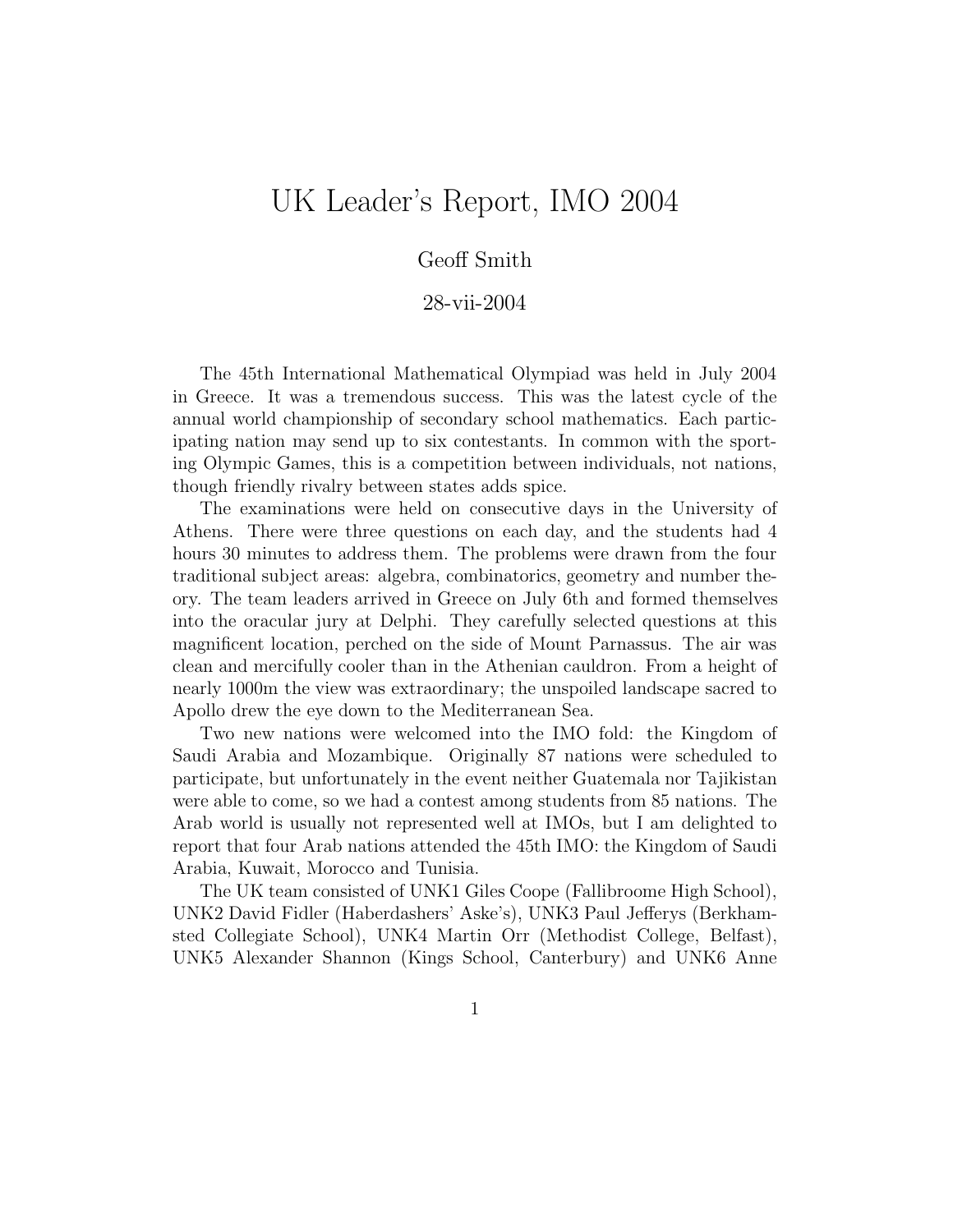Marie Shepherd (Ilkley Grammar School). The team leader was Dr Geoff Smith of the University of Bath. The deputy leader was Mr Adrian Sanders of Trinity College, Cambridge. The UK Observers were Dr Jeremy King of Tonbridge School and Mrs Patricia King of Benenden School and the Executive Committee of the British Mathematical Olympiad. The three UK reserves were Alexander Davies of Winchester College, Matthew Lee of Robert Smythe School, Leicestershire and Alex Smith of King Edward VI Five Ways, Birmingham. Dr Vin de Silva of Stanford University attended the pre-IMO camp as a coach.

Here are the questions of the 45th IMO. The wording is the one actually used in the English language version. The countries which submitted the problems are indicated.

#### **Day 1**

- 1. (Romania) Let *ABC* be an acute-angled triangle with  $AB \neq AC$ . The circle with diameter  $BC$  intersects the sides  $AB$  and  $AC$  at M and N, respectively. Denote by  $O$  the midpoint of the side  $BC$ . The bisectors of the angles  $BAC$  and  $MON$  intersect at R. Prove that the circumcircles of the triangles BMR and CNR have a common point lying on the side BC.
- 2. (Korea) Find all polynomials  $P(x)$  with real coefficients which satisfy the equality

$$
P(a - b) + P(b - c) + P(c - a) = 2P(a + b + c).
$$

for all real numbers a, b, c such that  $ab + bc + ca = 0$ .

3. (Estonia) Define a "hook" to be a figure made up of six unit squares as shown in the diagram

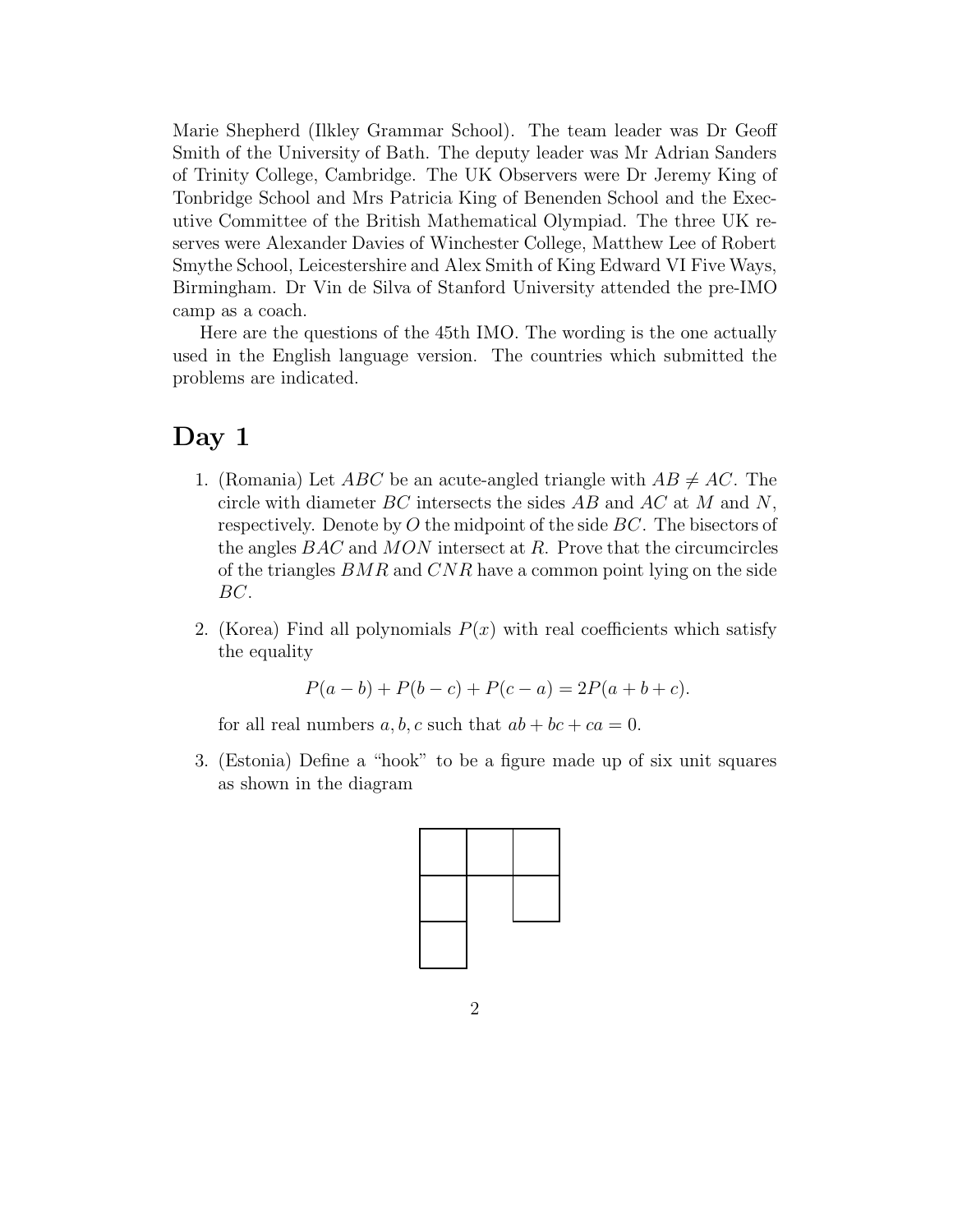or any of the figures obtained by applying rotations and reflections to this figure.

Determine all  $m \times n$  rectangles that can be covered with hooks so that

- the rectangle is covered without gaps and without overlaps
- no part of a hook covers area outside the rectangle.

## **Day 2**

4. (Korea) Let  $n \geq 3$  be an integer. Let  $t_1, t_2, \ldots, t_n$  be positive real numbers such that

$$
n^{2}+1 > (t_{1}+t_{2}+\cdots+t_{n})\left(\frac{1}{t_{1}}+\frac{1}{t_{2}}+\cdots+\frac{1}{t_{n}}\right).
$$

Show that  $t_i$ ,  $t_j$ ,  $t_k$  are side lengths of a triangle for all i, j, k with  $1 \leq i < j < k \leq n$ .

5. (Poland) In a convex quadrilateral ABCD the diagonal BD bisects neither the angle  $ABC$  nor the angle  $CDA$ . A point P lies inside ABCD and satisfies

$$
\angle PBC = \angle DBA
$$
 and  $\angle PDC = \angle BDA$ .

Prove that  $ABCD$  is a cyclic quadrilateral if and only if  $AP = CP$ .

6. (Iran) We call a positive integer alternating if every two consecutive digits in its decimal representation are of different parity.

Find all positive integers  $n$  such that  $n$  has a multiple which is alternating.

I would be interested to read original solutions to these questions, especially the more demanding problems 3, 5 and 6. Please post them to Dr G C Smith, IMO 2004 Solutions, Department of Mathematical Sciences, University of Bath, Claverton Down, Bath BA2 7AY.

Here are the performances of the UK team. The jury aims to make the questions of increasing order of difficulty on each day, and to make the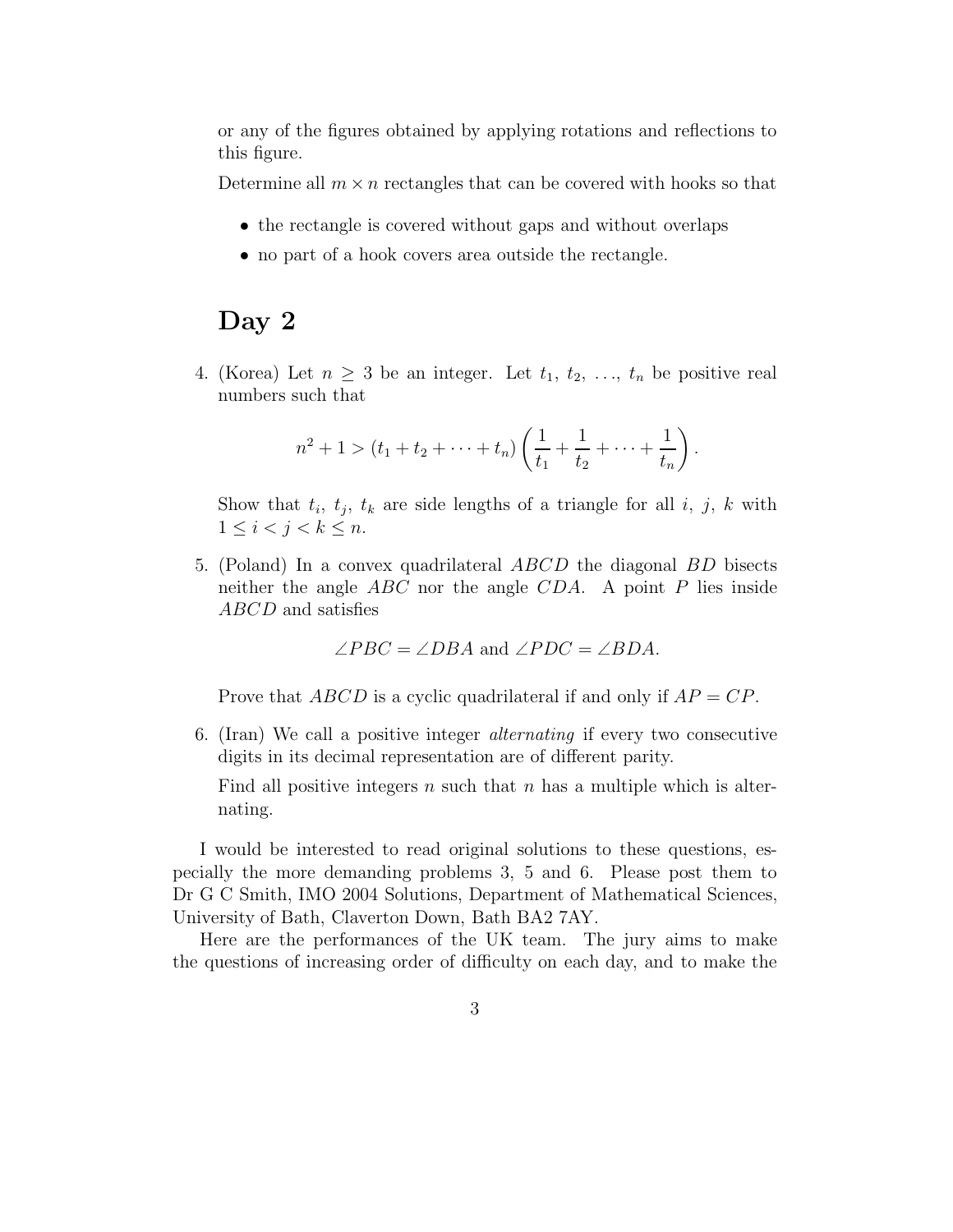questions on the second day a little harder than on the first. Each question is marked out of 7 points according to a strict marking scheme. In 2003 the United Kingdom students cleaned up on the relatively easy Problems 1 and 4 with 82/84. This time we were not quite so efficient and secured 78/84.

Here is our table of performance:

|                  | P <sub>1</sub> | P2             | P3                  | P4             | <b>P5</b>    | P <sub>6</sub> | Total Medal |        |
|------------------|----------------|----------------|---------------------|----------------|--------------|----------------|-------------|--------|
| UNK1             | $\overline{7}$ | 2              | $\overline{2}$      | $\overline{7}$ | 3            | $\overline{2}$ | 23          | Bronze |
| UNK <sub>2</sub> | $\overline{7}$ | 6              | $\mathbf{1}$        | $\overline{7}$ | 3            | $\mathbf 0$    | 24          | Silver |
| UNK3             | $\overline{7}$ | $\overline{7}$ | $\overline{2}$      | $\overline{7}$ | 3            | 6              | 32          | Gold   |
| UNK4             | 6              | $\overline{7}$ | $\overline{2}$      | $\overline{7}$ | $\mathbf 0$  | $\mathbf 0$    | 22          | Bronze |
| UNK5             | 2              | 6              | $\mathsf{O}\xspace$ | $\overline{7}$ | $\mathbf{1}$ | $\mathbf 0$    | 16          | Bronze |
| UNK6             | $\overline{7}$ | $\mathbf{1}$   | $\mathbf{1}$        | $\overline{7}$ | 1            | $\mathbf 0$    | 17          | Bronze |
| Total            | - 36           | 29             | 8                   | 42             | 11           | 8              | 134         |        |

Medals were determined as per the regulations. At most one half the participants may receive a medal; happily this year the bound was achieved. The medals are then awarded approximately in the ratio 1:2:3, gold:silver:bronze. Paul Jefferys's gold medal and David Fidler's silver medal were obtained with no margin of error whatever, as was Alexander Shannon's bronze, the cut-offs being 32 gold, 24 silver and 16 bronze. Paul Jefferys is the first UK contestant to have secured 4 IMO medals (B 2001, S 2002, G 2003, G 2004). In 2003 he also scored the gold cut-off mark and in 2002 he was one mark below it. David Fidler improved on his bronze medal of 2003. Martin Orr slipped back from silver in 2003 to bronze in 2004. He hails from Belfast so he becomes the second Irishman to secure two IMO medals, and so far is the only one to obtain a silver. Martin is the only one of our players who will be eligible for IMO 2005 in Mexico. This year Martin was not the all-Ireland champion, since a contestant from the Republic of Ireland secured a bronze medal with one more mark than Martin. That young man will also be eligible for IMO 2005, and it is to be hoped that their friendly rivalry will spur them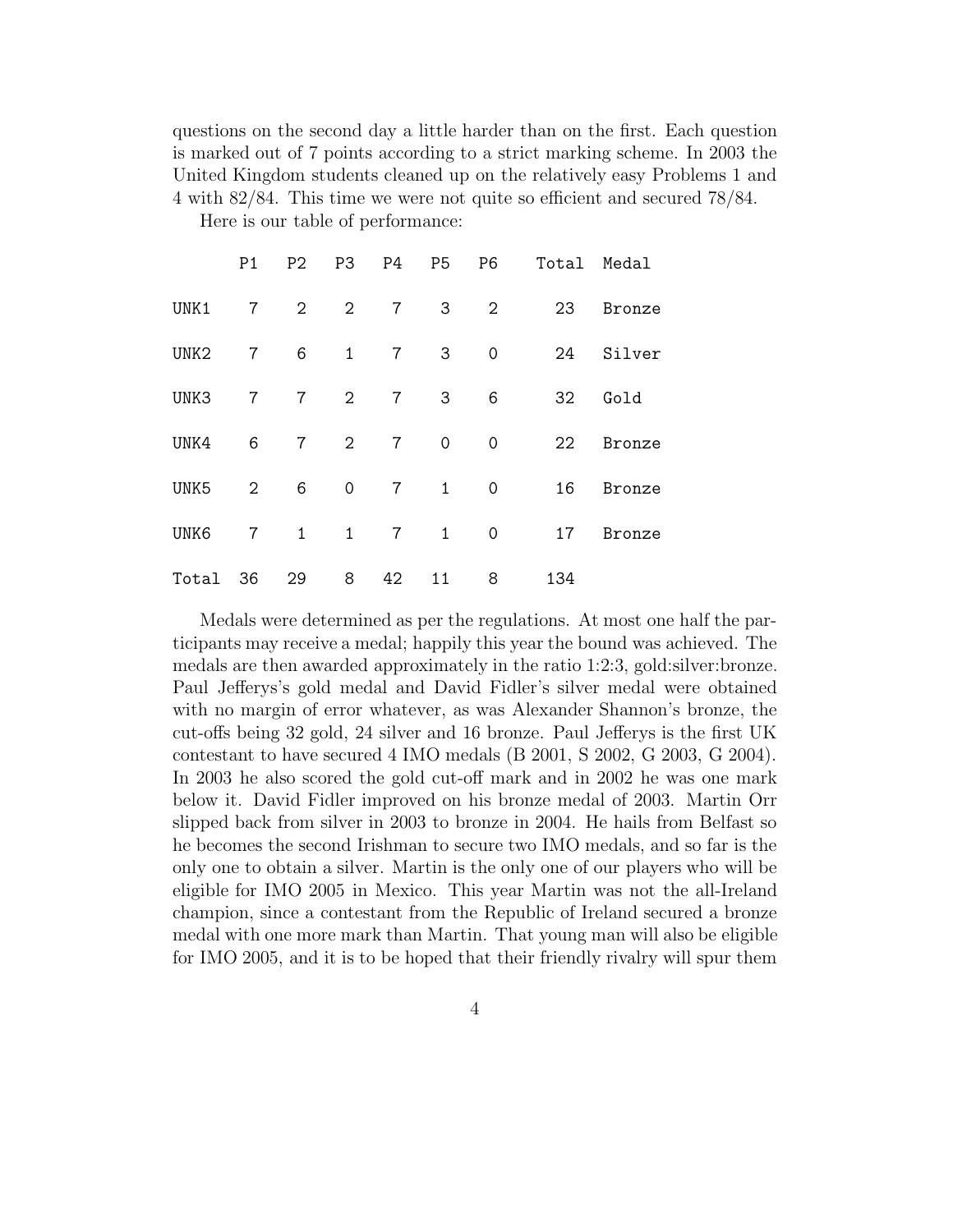both on to even better performances next year, and that Martin will come out on top.

The three newcomers to the UK team were Giles Coope, Alexander Shannon and Anne Marie Shepherd. Giles was unlucky not to get a silver medal, falling just one point short. Anne Marie and Alexander were our most inexperienced players, both entering training less than a year ago (Alexander only since April 2004), but they did all that was asked of them, and pocketed their bronze medals.

The UK medal haul 1G, 1S, 4B was only slightly inferior to that of last year (1G, 2S, 3B) and it was heartening that all team members received medals. I am confident that each of our three reserves (Alexander Davies, Matthew Lee and Alex Smith) would have secured a medal had they participated. Our overall national ranking slipped from equal 10th to 20th. Several former Soviet Republics and Far Eastern teams hurtled by us. In my opinion the team of 2004 was about as good as that of 2003, but this time the harder questions on the papers were not quite so hard as in 2003. Our weakness on the tough problems was exposed, though it was very pleasing that Paul solved Problem 6, and David's partial solution to Problem 5 was a joy.

The IMO is a contest between individuals, not nations, but inevitably the table-makers will have their way, and team performances are compared by their overall mark. This is absurd of course. Some nations are prosperous and can afford to pamper their teams. Other nations are so populous that a sufficiently diligent trawl through their schools is bound to produce a strong team. Yet more nations have education systems which focus whatever resources are available on the intellectually able. There are also countries where the pressure on teenagers to perform academically is more direct than in the more gentle (decadent?) societies of Western Europe. In the United Kingdom we have a fair sized population (60 million or so) and by world standards we are a prosperous country. If we are to engage in friendly national rivalry at the IMO, then our obvious competitors are France and Germany where standards of living, population sizes and attitudes to education are comparable with those prevailing in the United Kingdom. In terms of national performance, we just maintained our position as the leading Western European team, keeping our nose in front of a resurgent German team. Geopolitical changes outside the competence of the IMO jury mean that the UK is no longer the leading nation in the European Union; two new members of the Union swept past us. Our training partners Hungary came a magnificent 1st, and Poland a worthy 2nd. In the Commonwealth the UK ranking slipped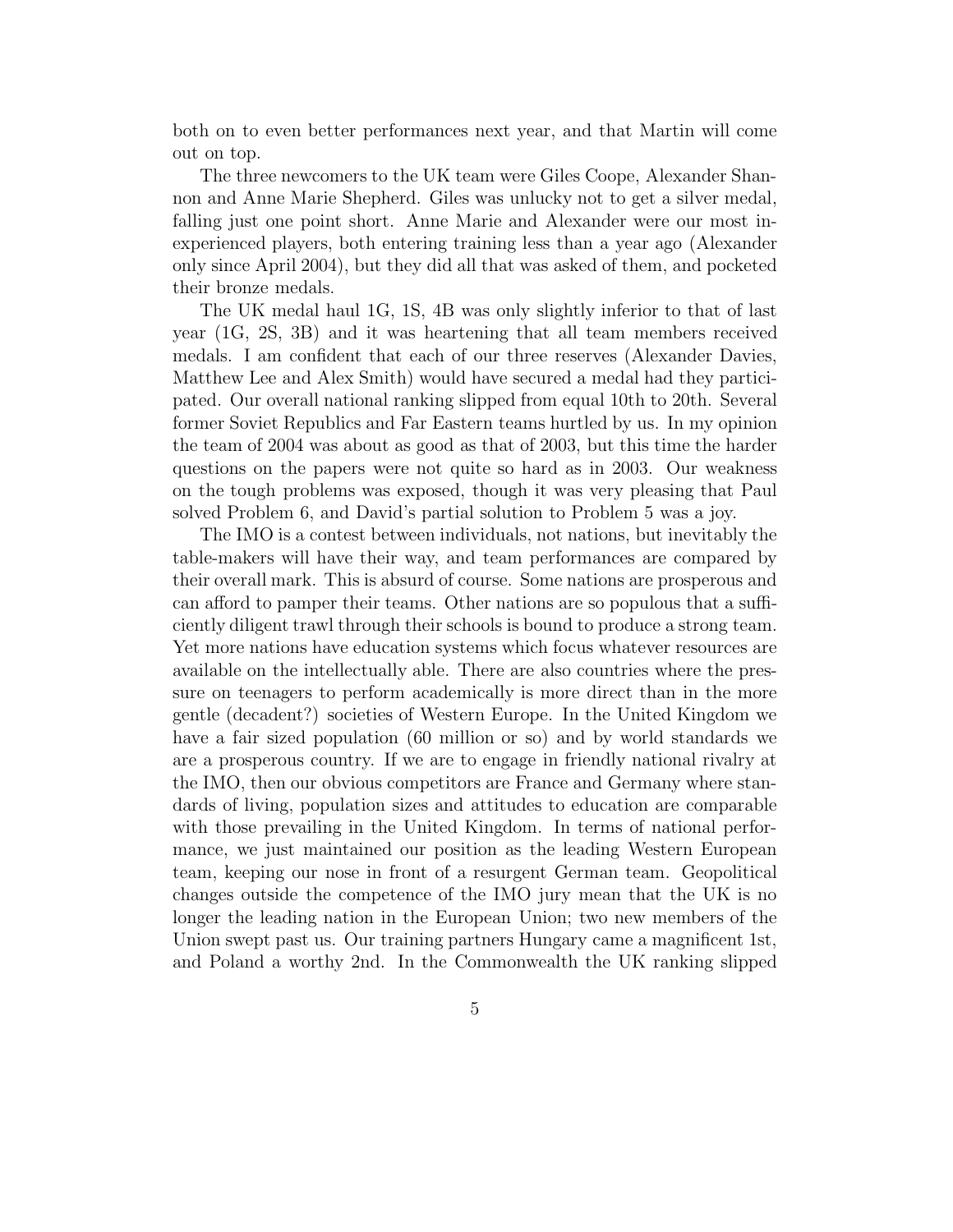from 1st to 3rd; India are the champions this year, with Singapore in 2nd place.

Four students secured perfect scores. They came from Canada, Hungary, and two from Russia. The young man, Béla Racz, from Hungary is an old friend of the UK team from our common training sessions, and it is delightful to see him doing so well. It was also most pleasing to see Jacob Tsimerman from a Commonwealth country, Canada, achieving a perfect score.

Now we once again resort to the annual device which enables the UK leader to burst the shackles of truth. The tenses may vary, but a self-serving version of reality remains the underlying theme.

#### **Leader's Diary**

This diary has become read internationally on the web. It is extremely easy to give accidental offence, especially when trying to portray events in a lighthearted manner. Any negative comments about aspects of the organization must be seen against a background of the overwhelming success of the 45th IMO, and the hard work of many hundreds of people who made it all work so well. Moreover, jibes at other leaders and deputies, co-ordinators, guides and team members should be regarded as the self-indulgent ramblings of a sad man.

**July 3:** Today I meet five of the team, the deputy leader Adrian and a trainer Vin at Heathrow. Vin has flown in from the States to help. Alexander Shannon is staying behind in the UK because of long-standing musical commitments. He will join the team next week with the two UK observers Jeremy and Patricia. The plane journey to Athens was uneventful, and I am pleased that Olympic Airlines is at last trying to live down its flying ashtray reputation. The new Athens airport is quite a sight for me, since I knew its less swish predecessor very well. The party fits itself into three taxis and we head for the Armonia hotel. At least, that is the plan. The taxis have clearly been upgraded for the Olympic Games. The meters work, and the drivers no longer tell you implausible stories about your hotel having been destroyed by meteorite (but they always knew an excellent alternative which would give you a good deal). I am in the lead taxi, and am troubled by the difficulty I have convincing the cabbie that we want the Armonia hotel rather than Omonia. The Armonia is due south of the airport, away from Athens city centre which, worryingly, contains a district called Omonia. After a while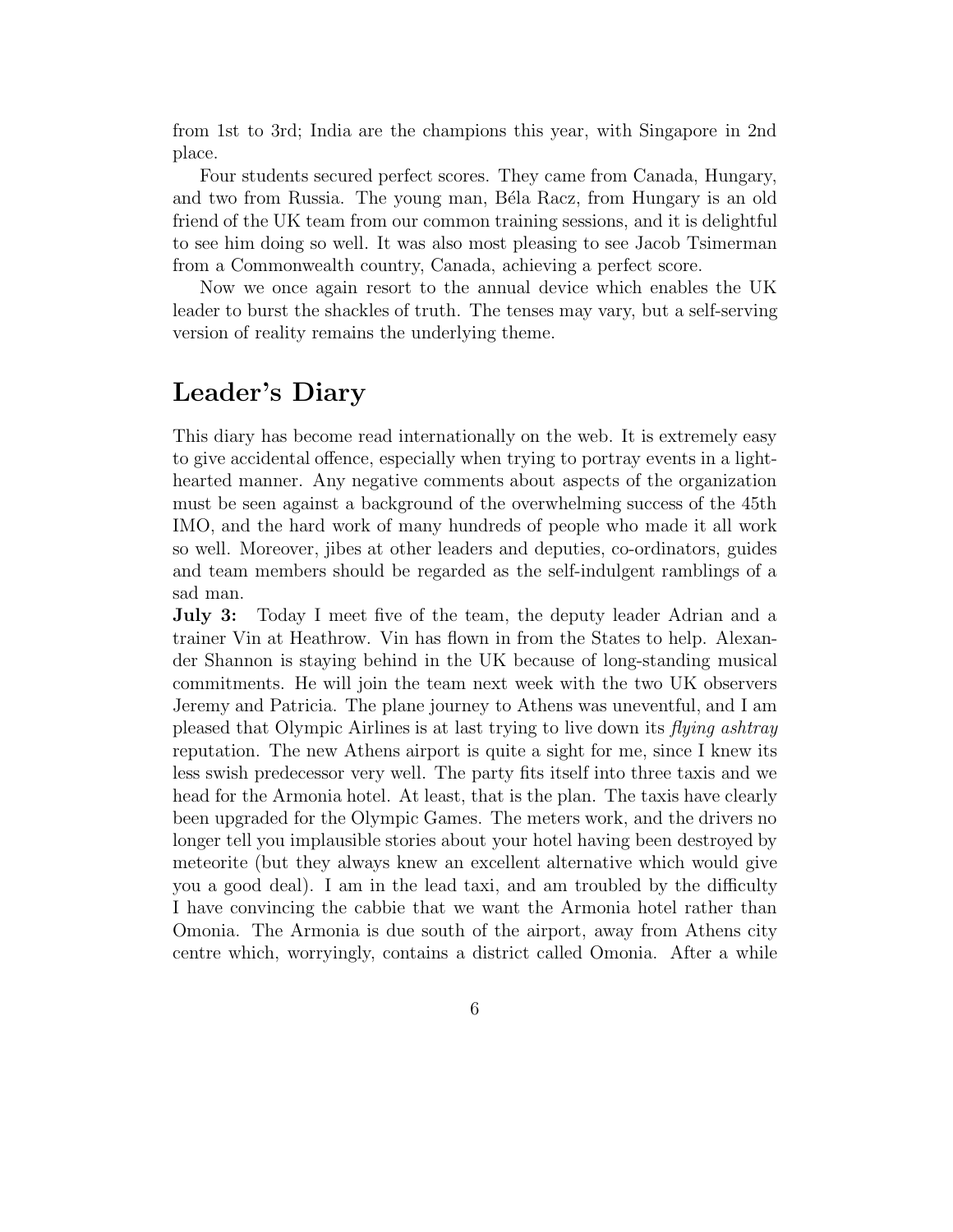the drachma drops and we call the other cabs by mobile telephone. Happily the third taxi is driving into the sun, but unfortunately Adrian's vehicle has the sun at its back. We pass the telephones to our respective taxi drivers, and my driver tells Adrian's driver to hang a  $\pi$ .

When we arrive the receptionist at the Armonia assures me that I have only booked beds for six people but expresses concern that there are eight of us. I point out that one can only reserve rooms of one type using their internet reservation system, and that he may find that I have made a second reservation. All is well. We dine in the hotel and go to bed early because we have a flight to the island of Limnos in the middle of the night. We troop to bed passing the poolside disco as it is being set up.

**July 4:** A few hours later the bleary party walks past the disco again as it is being dismantled. Three cabs take us to the airport where we board a turboprop. We land soon after dawn in Limnos, a quiet island in the Northern Aegean, close to Lesbos and Turkey. It is famed for its refreshing winds. We board the usual taxi convoy and head for the Porto Myrina Palace. This joint is 5 star but out of season. Now 5 star on a Greek island is not the same thing as 5 star in a capital city (where you should be able to see your reflection in the marble floor), but nonetheless it is very agreeable, and I can see that the team members from state schools are impressed. The receptionist reasons, with faultless Greek logic, that the student's surname 'Shepherd' should be pronounced 'Sheffard'.

We spend the day swimming in the hotel pool and recovering from the journey. We stroll towards Myrina looking for a taverna for lunch, and discover a cheap and pleasant place with a friendly waitress who is a refugee from Cardiff. She steers me clear of the dodgy grilled octopus. Given that I am English, this is a remarkable act of kindness. I have been issuing problem sheets to the team on attractive University of Bath pastel A4 sheets at random moments to add to the gaiety of life, and from time to time Adrian's cry of "trig drill" means that the students have to face a public grilling concerning some of the more attractive formulas found towards the back of La géométrie du triangle, the masterwork of Lalesco (it is even more thrilling in the original Romanian). I particularly enjoy post-prandial trig drill.

**July 5:** The team is up early for they have their first practice IMO exam. I have a chance to inspect the island which seems idyllic save for the fancy military equipment bristling on the hilltops. We are precisely in the area where the Greeks and Turks like to wind one another up by flying fighter jets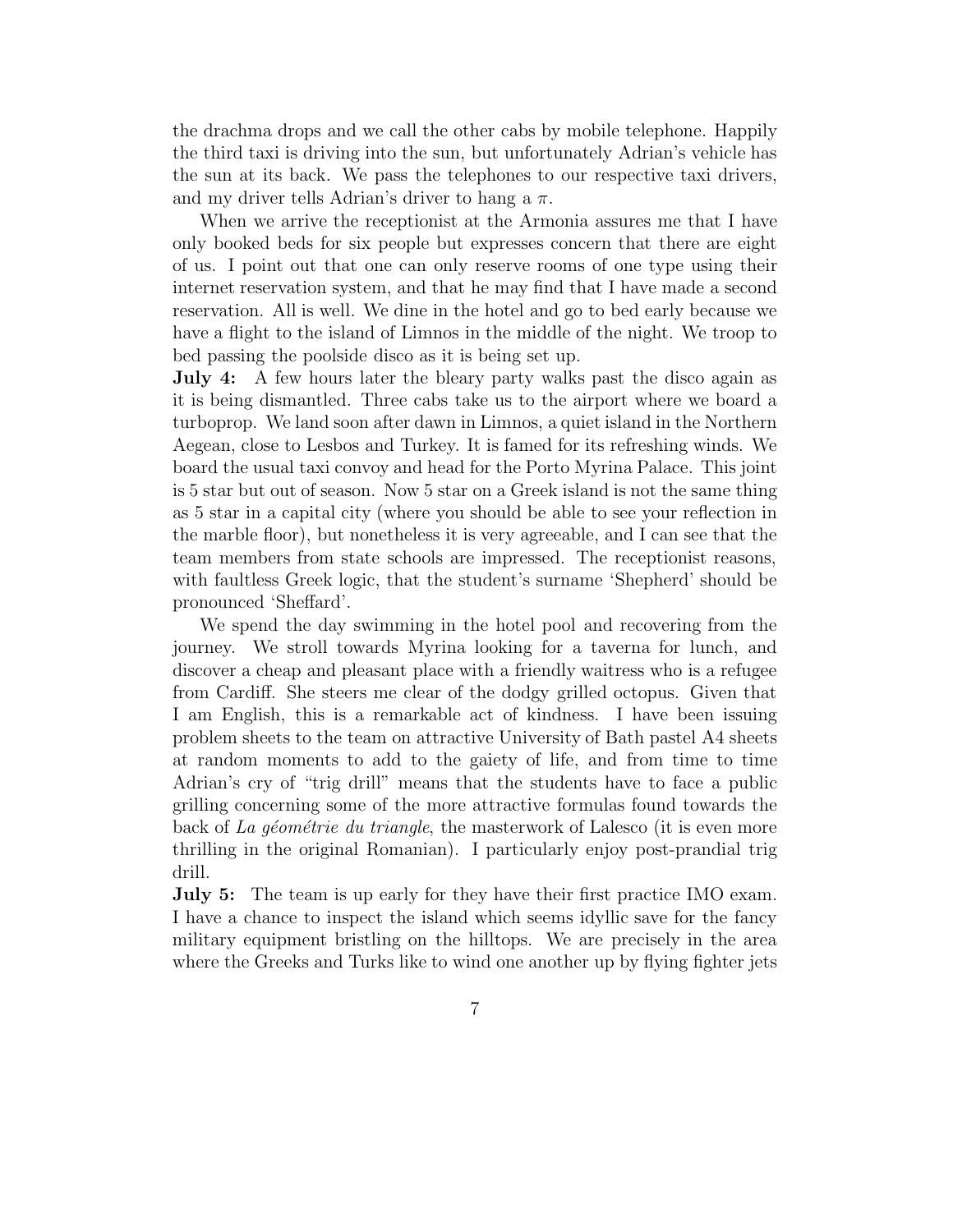10 metres inside their own airspace. The heat of the day sets the cicadas off at a terrible rate. I quiz the team as to what is causing the noise, and receive perfectly genuine ignorant suggestions. Thank goodness we are not going to the biology olympiad (electricity lines humming indeed). In the evening we watch Greece beat Portugal 1-0 in the European soccer final on a large outdoor TV near the pool. The Greeks seem happy about this in a curiously Mediterranean sort of way (no vomiting or damage to fixtures).

**July 6:** I depart very early in the morning to join the jury on the mainland. I leave Vin and Adrian my remaining multicoloured pastel problem sheets, and copies of key works. Following local advice, I ignore STA Travel's injunction to arrive at the airport 90 minutes early, and turn up with barely an hour to spare. The place is virtually deserted and the check-in is shut. Happily the Everest food outlet is open and I enjoy a double espresso with cheese and spinach pie. I doze all the way to Athens airport, and am met by a Greek young man who is very efficient and does sunglasses very well. I am taken to the international arrivals area where a handful of other leaders have arrived, including those of Spain, Thailand, Saudi Arabia and Macedonia. We board an IMO bus after a short wait and drive to Delphi. It takes about three hours. You first pick your way out of Athens, then across a cotton growing area, and finally up into the mountains. The modern town of Delphi clings to the side of Mount Parnassus. Coaches cannot turn round on its narrow streets, but there are large rotation zones at each end. This makes for some complicated journeys, and I am minded of the theorem that you can turn round a needle of zero width in an arbitrarily small area. We try to drop off some of the leaders at a hotel, including the leader of Kuwait. Unfortunately he isn't on the bus, but an obviously misidentified leader of the Kingdom of Saudi Arabia is. After a while the driver correctly decides that Kuwait and Saudi are sufficiently similar and lets the KSA leader off. The driver then fails to find my hotel several times. This involves much threading through narrow streets and embarrassing rotations. At last the Macedonian leader and I are dropped at our hotel.

Next I wish to demonstrate how to lose friends by making light of a serious issue. There is a curious language game being played. In Greece it is not done to refer to he country called Macedonia by that name. It is called Fyrom (the Former Yugoslav Republic of Macedonia). Thus every time the relevant leader is asked who she is, she claims to be the leader of Macedonia, and her Greek interlocutor simply nods and says Fyrom. To an outsider it has a surreal air.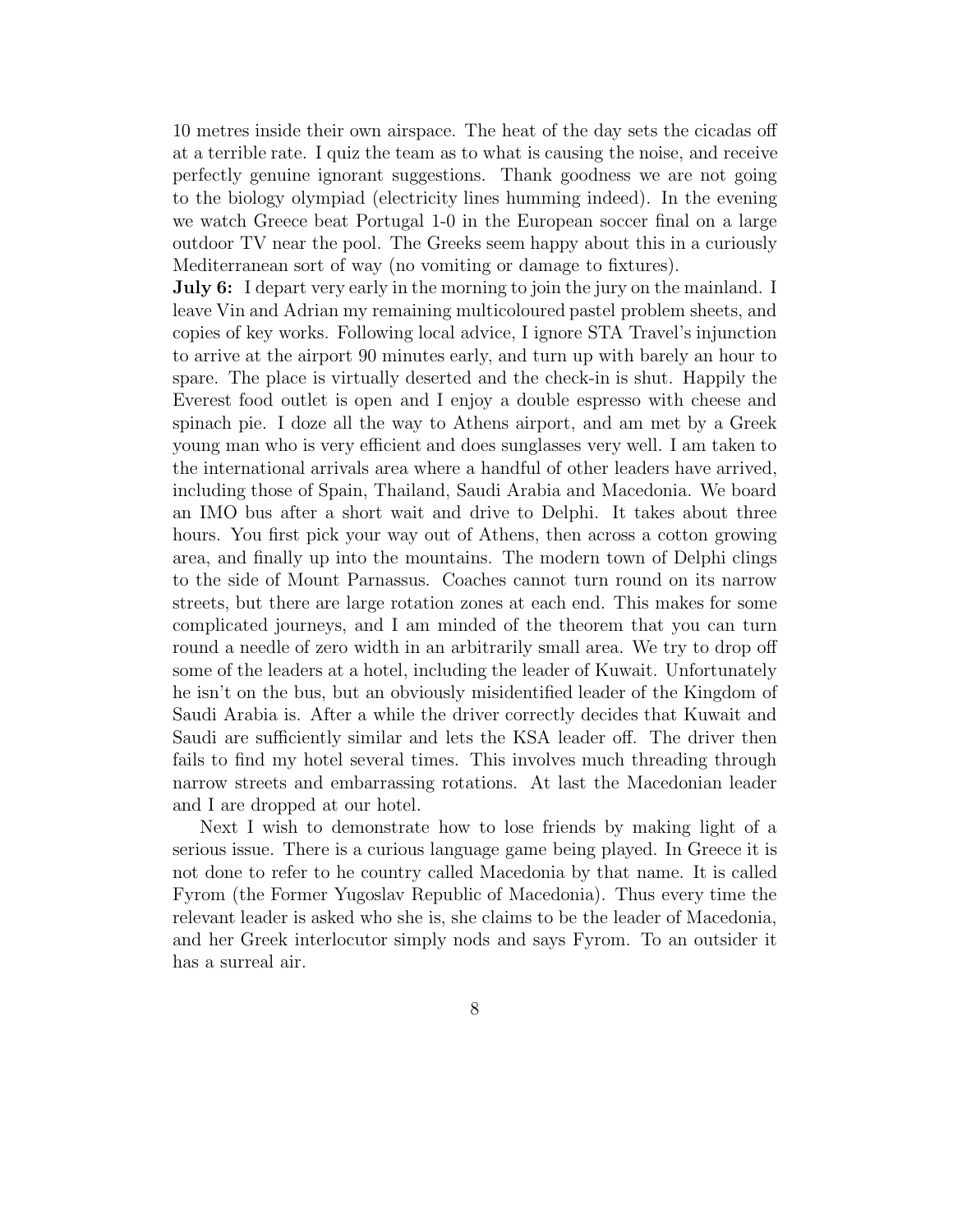I stroll around town, meeting various old and new friends. I meet one leader whom I will not identify but who has clearly not been properly briefed. He has brought US dollars as the medium of exchange, and is under the impression that the native tongue of Greece is English. Don't ask because I won't tell.

In the evening we finally get copies of the problems short-list, about 30 questions culled from suggestions sent in by problems committees around the world. I have no idea if any proposals are British, since I don't look at our six suggestions. This means that I can argue for and against questions with a clear conscience. There is a delightful geometry question which looks a certainty for Question 6 until it is sabotaged by the Japanese leader who gives a precise reference to a very similar question in his problems literature. That beauty was actually the only British proposal to make the short-list, and the squad of 2005 will really enjoy it. The short-list of IMO  $x$  is classified until IMO  $x+1$ , so one has some very good questions to tax the students on. **July 7–10:** Over the next few days we pick the questions. There is a strong temptation to revert to traditional ways. The sibyl of Delphi is the voice of Apollo. This woman is always called Pythia, and must be an older woman who has led a blameless life. Looking around the jury room, I see that we may be in difficulty (because of the youth of all the female leaders). It would also have been necessary for a goat to be sacrificed and its entrails inspected by priests (presumably the Problem Selection Committee). Mindful of the fact that the UK team contains four vegetarians, and the difficulty of selecting a sibyl (taking the Pythia), I assent to the construction of the IMO papers using more modern methods.

We decide that there are really only three sufficiently straightforward questions to be Problems 1 or 4, so we choose those first. Problem 1 will be a geometry question containing a booby-trap, and Problem 4 is a neat but relatively undemanding inequality. It is cute though. Try it.

We then move to choose Problems 3 and 6. We have lots of choice, and there is a consensus that we should have one on combinatorics and one on number theory. I am not that impressed with the pair selected; the difficulty may be about right, but neither problem is civilized mathematically. Whisper it softly, but they both have the aura of a puzzle.

Finally we select the supposedly medium hard Problems 2 and 5. This time the aesthetics are better; we get a sweet polynomial functional equation and a geometry problem with teeth. The geometry involves demonstrating that one condition holds if and only if another does. One way is merely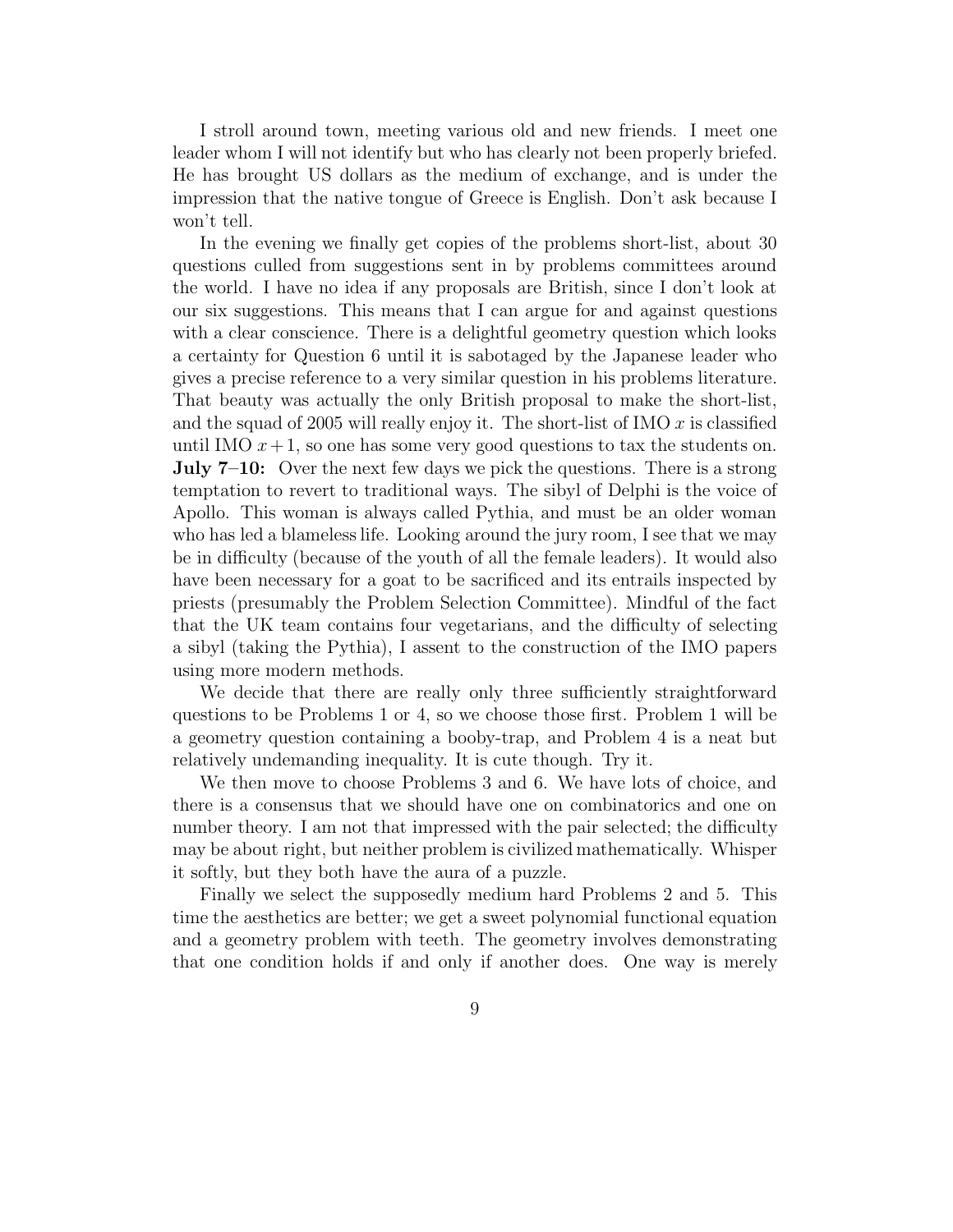taxing. The other way will really sort them out.

When the questions have been selected the task is then to get them translated into all relevant languages (about 50). This process begins with the English Language Committee (ELC), which I chair. I invite everyone to join the committee since exclusion so easily causes offence. Now that English is Orwellian worldspeak, it is nonsensical for the native speakers to try to claim exclusive rights. This is the *quid pro quo* for English being the *lingua franca* of the mathematical cognoscenti and IMO apparatchiks. I had long since spotted an error of English in the existing draft of Problem 5, and curious to see if it would be picked up, kept silent until the ELC met. It was then appropriate to reveal the howler and suggest a fix. The ELC takes about an hour and a half to come up with its proposals. The jury then reconvenes, and goes through the traditional ritual of criticizing the proposals, debating changes to the wording, and usually deciding that the ELC wording is actually fine. Secretarial assistance in the ELC is kindly supplied by the Leader of Canada, Christopher Small.

Then there is the frenzy associated with typing the English version, and then getting it translated into the other official languages of the IMO; French, German, Russian and Spanish. Next we needed to make versions in all the languages that the students wanted. For almost all languages this was done in LaTeX. For reasons which were never explained, the organizers were planning to automatically convert LaTeX to WORD. This caused chaos. The software tried to improve the spelling of languages it was never designed to meet. The Afrikaans was particularly badly mangled. Even the English version had 'nor' changed to 'not'. The diagram of little squares was changed into a diagram of rectangles. At length it was decided not to use WORD after all (a wise move).

We are having lunch every day at the jury site, but most evenings we enjoy the hospitality of the mayor of a nearby town. This is a splendid arrangement, and gives the opportunity to both individual and massed South American singers to entertain the rest of us. I take the opportunity to have the Cuban anthem Guantanamera translated (loosely) into English. It is a boy-meetsgirl poem, drastically shortened for the song. I decide that in future there must be a British response. I will be working all winter on my rendition of that profound exploration of our common fate in the context of missing headgear On Ilkley Moor bar t'at.

**July 11:** The opening ceremony. This involves two journeys of three hours each to get to and from Athens. On the way one of the buses goes on the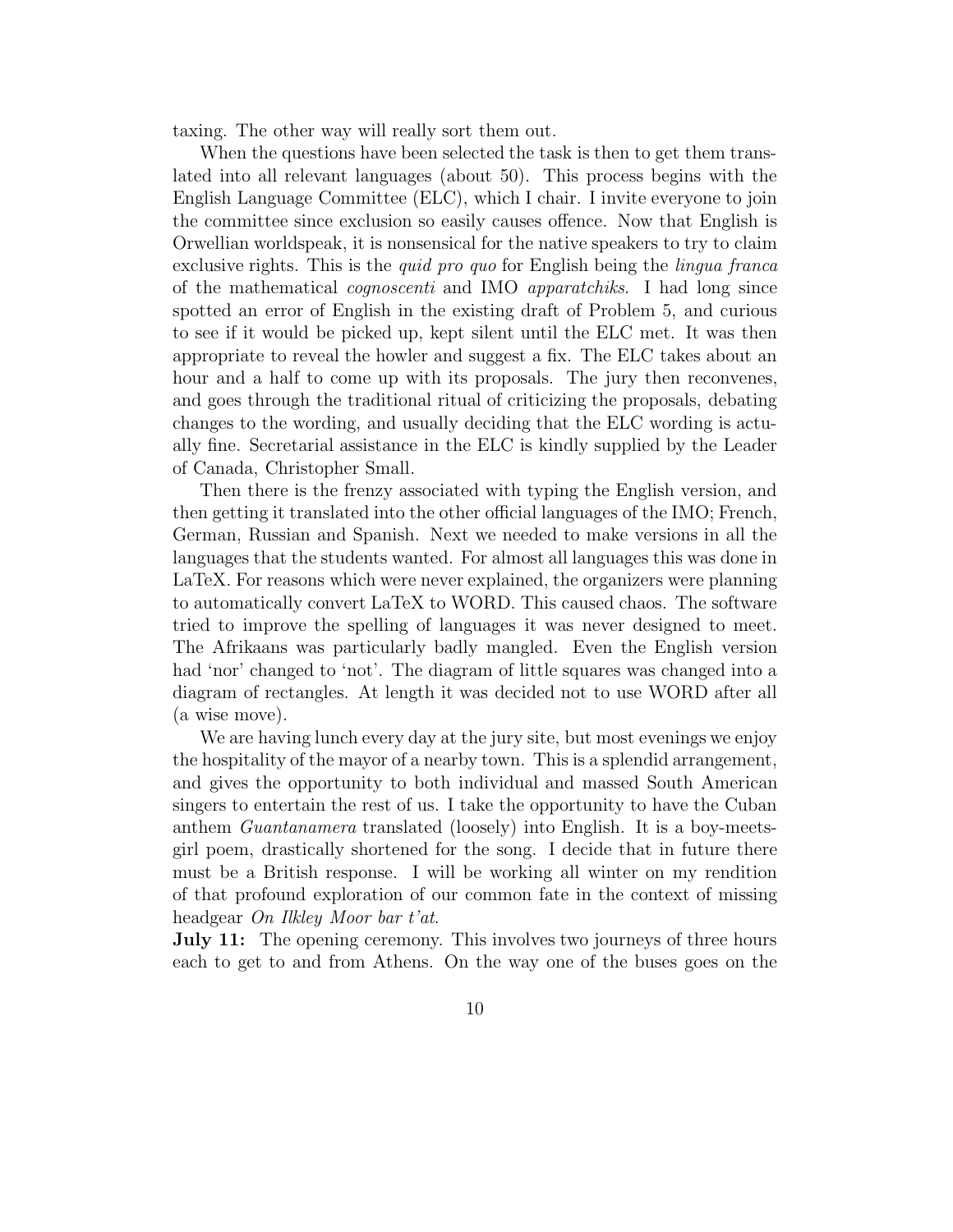blink, but is swiftly fixed by the drivers. We drive past the new Olympic Stadium en route to the hall. Then we have the opening ceremony. Politicians never quite get the IMO (but we are all very grateful because they are bankrolling the whole show). We get to listen to a lot of stuff about football and the Olympic Games which is no doubt supposed to flatter us by putting the IMO in an heroic context. I wager that almost everyone concerned with the IMO regards it as far more important than quadriennial lowbrow jockfests. The best thing about the opening ceremony was a recital on a hydraulis, a recreation of a recently excavated instrument from classical Greece. It is a pipe organ where an assistant has to pump away to keep the air going. Henceforth I shall think of the Scottish piper at the opening ceremony of 2002 as using a portable hydraulis.

**July 12:** The leaders gather at 9am in the Delphi jury room as the students sit down to the first paper in Athens. For the first half-hour the students are allowed to ask questions about the paper. These are then faxed to Delphi. The relevant leader then suggests a reply to the jury. If this is agreed, the reply is faxed back. This session was very quiet, with only 21 questions. The examination arrangements are never seen by the jury, but as time goes by stories about the invigilation system start to filter back. Invigilators are always on call when a student needs them.

**July 13:** On the second day of the examination the jury receive a very large number of questions, mostly concerning the meaning of the term *parity*. In the afternoon the leaders embark on their favourite bus journey to Athens. We are taken to the Marriott, a classy  $N$ -star outfit about a 15 minute cab ride from the students' hotel. Late in the evening the UK students join us at the Marriott for a small celebration. As they chat with us the second days' scripts arrive. Adrian and I make our excuses and leave to burn midnight oil. Patricia and Jeremy will shepherd them home.

**July 14:** Co-ordination begins. In the hotel foyer after breakfast I find one of the Problem Selection Committee in melt-down. Apparently large numbers of co-ordinators have not turned up, and a problem captain is still asleep. This is going to be interesting.

Since there are four adults working on the UK scripts, we need space. I go scouting round the hotel and discover that the jury room is not in use. We decamp to this impressive space, a room for over a hundred people, and move the furniture to make a base. We carve up the questions so that we will have a complete expert on any one script. Our observers Jeremy and Patricia are keen to be involved. They are allotted Problem 6. Only Paul has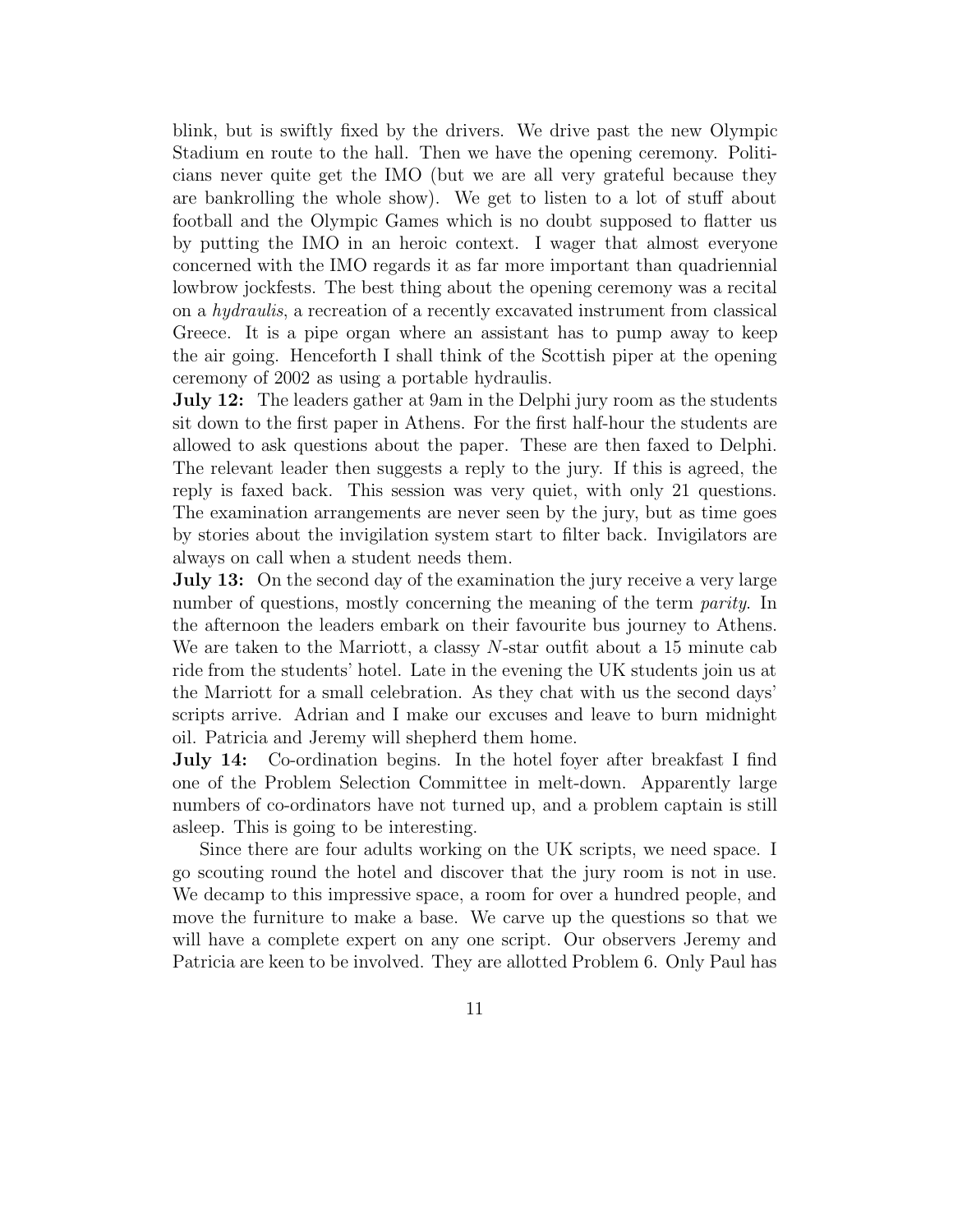made a serious fist of this question; their job is to understand every word he has written, and have a rational explanation for every rough jotting, smudge and crossing out.

We are to co-ordinate Problems 2, 3 and 4 today, then 5, 6 and 1 tomorrow, in that order. The schedule is such that the co-ordinators have not had time to study the scripts in advance, and this rather slows up the coordination phase. The difficult issue with Problem 2 is David Fidler's script. The co-ordinators believe that it is worth doodly squat, whereas we know that he has an almost complete solution. Admittedly there is a lot of misleading padding, but putting the first page together with the last and ignoring the false trails in between takes you almost home. We have to appeal to the problem captain because the co-ordinators don't follow our explanation. He sees it straight away, and we pocket David's well-deserved 6/7. Adrian led on all this, and did a first-rate job.

I lead on Problem 3. We are blessed with very quick-thinking and fluent co-ordinators for this question, and it is easy to sort out who deserves scraps and who doesn't. There is an interesting cultural clash when we are discussing whether or not some work in rough of Anne Marie deserves a mark. We think that it clearly does, but the co-ordinators have to persuade themselves. After an exhaustive analysis of the script, the co-ordinators are on the edge of conceding the mark. Then one of them drops the bomb: "Is this student a girl?". This massively inappropriate question (in UK terms) fires off alarm-bells in my head, but of course now might not be the right moment to engage in discussions concerning feminism, anonymous examination procedures and Anglo-Greek cultural differences. I venture the reply 'yes' and Anne Marie gets her mark.

I also lead on Problem 4. Now we are really lucky, because we are being co-ordinated by a member of the Problem Selection Committee, and he really knows his stuff. This is a very straightforward co-ordination because all of our students have supplied perfect solutions. The co-ordinator carefully checks every line. He is happy with five of the six scripts, but Martin Orr's highly analytical solution could not be properly read in the time available. The coordinator says that he will read it in the evening (there must have been five or six pages of detailed calculation) but that he expects it to be worth 7/7. We casually walk out, and then I do a very careful rereading of Martin's script just to be sure. I find two completely inconsequential transcription errors. When I see the co-ordinator later I ask him how many glitches he found; he says two. Martin and indeed everyone else gets their 7/7s.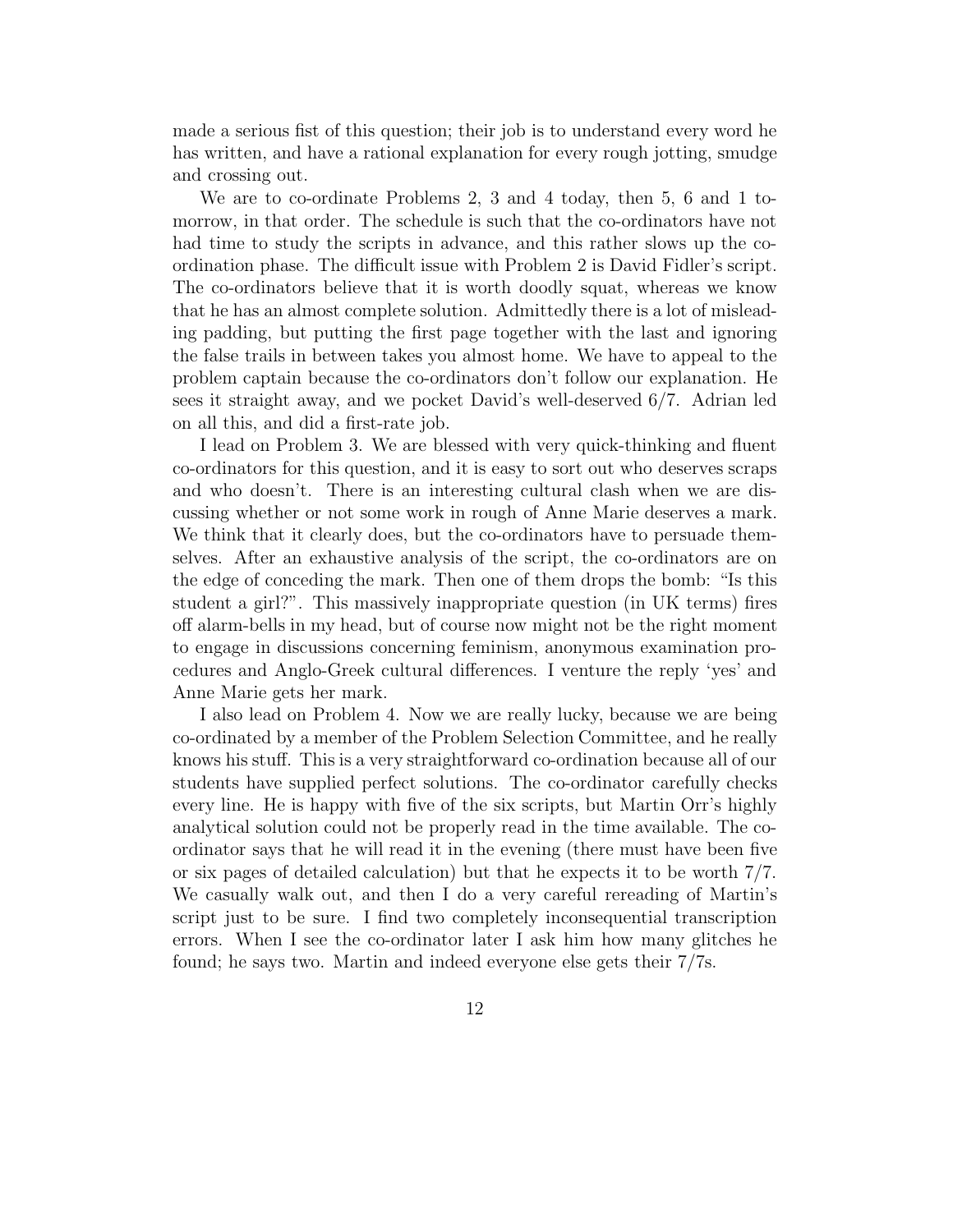**July 15:** Adrian leads on Problem 5, a tough geometry question. This is an extremely laborious co-ordination. We are not asking for more than 3/7 for any of our students. The default method is an arduous and complex angle chase. The co-ordinators correctly insist on checking every line, but it does take a very long time. Then we find that we have a difference of opinion concerning David Fidler's script. The co-ordinators do not believe that he has given a proof at all, whereas we believe that he has given the best proof of any of our students. It is worth explaining what David has done. He took the geometrical configuration in question, and drew some extra lines. The effect of the extra lines is to make a figure which has an axis of symmetry (the original configuration was not symmetrical). The existence of this symmetry enables one to read off the required result. This was geometry in the spirit of Felix Klein and Henri Poincaré. I thought we would all stand up and hug for the joy of it all, but the co-ordinators take another view. This is not proper geometry they say. No triangles are mentioned. No angles are calculated. One of them says 'I am here to defend Euclid'. We appeal to the problem captain who, fortunately, is more sympathetic to methods popularized after 330 BC, and David gets his 3/7.

Finally we have a problem with Paul's script. We are asking for 3/7. His argument is long and trigonometric. The co-ordinators are clearly unimpressed by Paul's admittedly convoluted wizardry (even though he does use triangles). Eventually they accept that the main thrust of Paul's argument is correct, but argue that he has not dealt accurately with degenerate cases. Adrian argues that he has, and after involving the problem captain again, Paul finally gets his 3/7.

The co-ordination of Problem 6 is led by our observer, Jeremy King. Only Paul had a serious attempt at a solution. Initially the co-ordinators seem sceptical, but as they work through all the details and side cases, I can see that they are becoming progressively more impressed with Paul's analysis. Jeremy's complete mastery of the argument is a great help of course. Paul has overlooked one case. His work is clearly nearly a full solution, but he must lose at least one mark for his oversight. The omission is easy to fix by using a method which Paul had already invented, and by now the co-ordinators are sympathetic to his solution. We have two pieces of intelligent work in rough which Jeremy hopes will convince the co-ordinators that Paul should only lose 1 mark. He only has to show them the first piece of evidence, and they award 6/7.

Finally we move to the co-ordination of Problem 1 led by me. This proves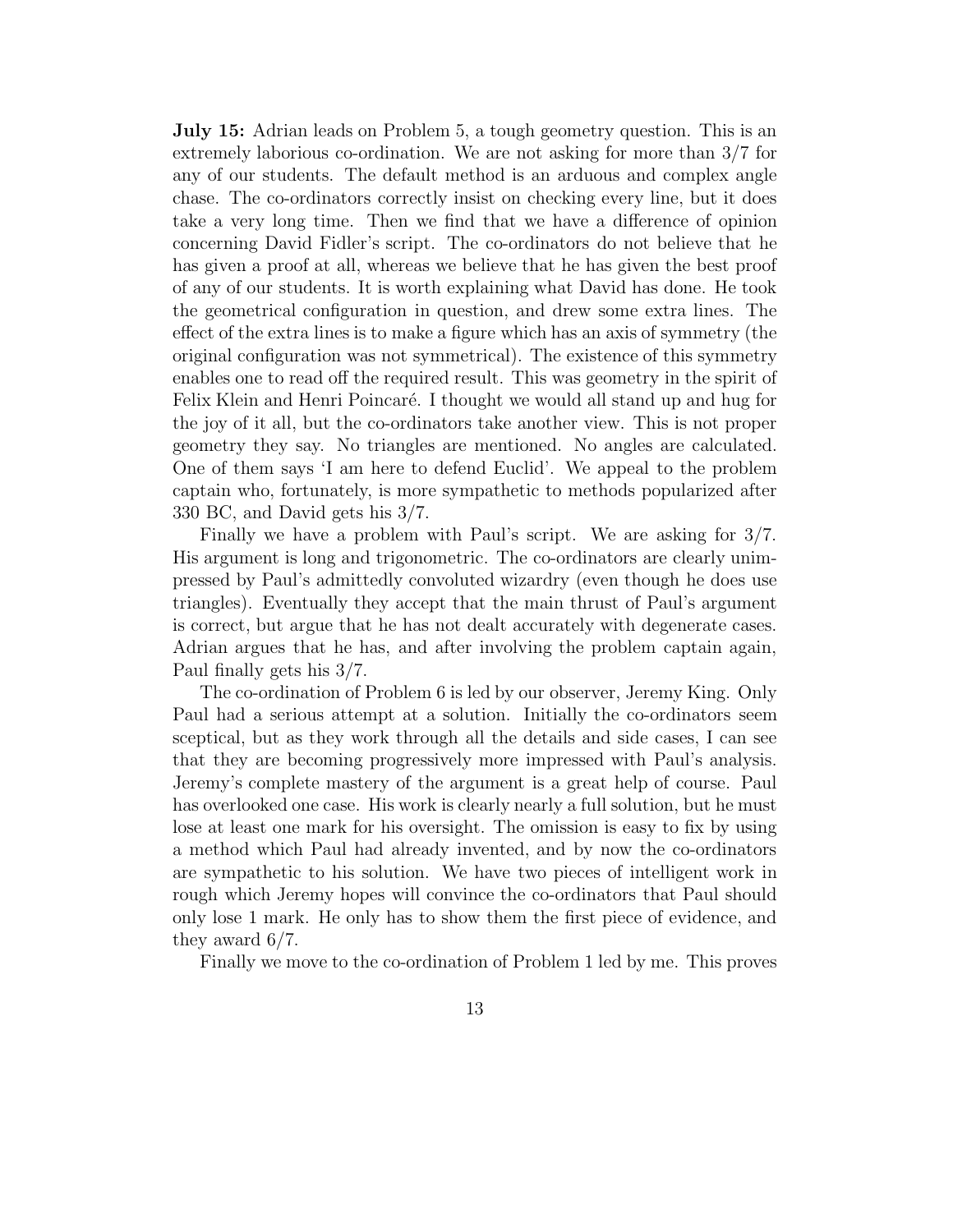a fraught and difficult co-ordination. We are first kept waiting for two and a half hours because Australia pinch our slot (thanks Angelo). Many of the co-ordinators for this question knock off early and go home because they do not live in Athens. We have a single co-ordinator, who is clearly over-worked. We are asking for 7/7 for Giles, David and Paul, but we know of minor flaws in the other three scripts, so are expecting  $5/7$  or  $6/7$  for each of those. He immediately offers 7/7 for Giles and 6/7 for Martin, which we accept (I had been worried that Martin might only get 5/7 which would have extinguished all hope that he might just scrape a silver medal). After careful reading, he gives us 7/7 for David and Paul. He explains that there is a problem with Alexander Shannon's script, so we move on to Anne Marie's paper. We are asking for 6/7. He says that although it isn't perfect, she may have done just enough to get 7/7 because of her (incomplete) analysis of degenerate cases. We sit bemused while he convinces himself that her script was worth 7/7 according to precedent set throughout the previous two days. Here we were getting the benefit of going last; some hard-nosed leaders have clearly been arguing that black is white, and the co-ordinators have given ground somewhere on the way. In order to be consistent it must be the case that black is white for us too. Lucky Anne Marie I say.

Next comes Alexander Shannon's script. His solution has two imperfections. The first is a hole, and the second is that his punchline is too slick. We had not really noticed this second fault, and still think the criticism was unduly harsh (he did not explicitly spell out an obvious step). The hole takes the following form. Alexander wants to show that four points are concyclic. His method is indirect, cunning and ridiculous. He reduces the problem to verifying a trigonometric identity. He makes a transcription error in writing down the expression which forms one side of the target equation but it does not matter because he makes no attempt to demonstrate this trigonometric truth. As soon as we had received Alexander's script, Adrian and I raced to fill the gap. We quickly found the necessary trigonometric argument; it takes three lines, but contains a cute algebraic trick. This is a shame because it indicates that filling the hole is not a triviality. We have the trigonometric argument written out for the co-ordinator. The co-ordinator is dismissive of our trigonometric patch, but not for the correct reason. He points out that we have used cotangents (which he apparently regards as obscure). This is absurd. Our point is not that Alexander could have found this argument, but merely that in principle his method was correct and could be made to work. We hoped for  $5/7$  but feared  $4/7$ . We are astonished to be offered  $2/7$ .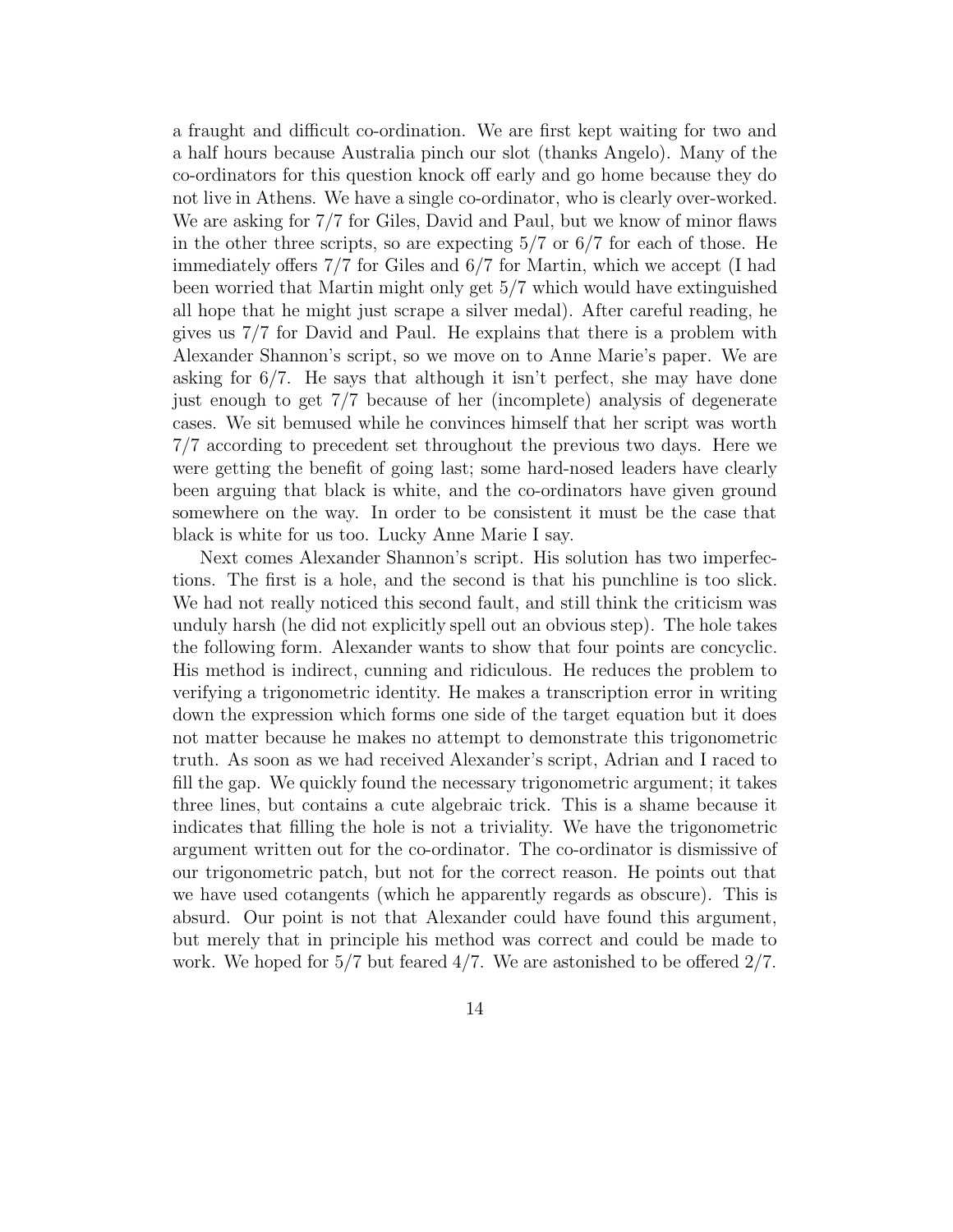The breezy way in which Alex had closed the argument is really counting against him. It is the end of an exhausting co-ordination, but Alexander is going to get a bronze medal (we hope).

As usual Gordon Lessells, the Irish Deputy, is the man with the numbers. and he correctly predicts the cut-offs and we breath more easily as all our students have got medals, three of them with no margin of error. The jury meeting confirms the cut-offs. The UK medal haul is almost as good as last year, but our position in the unofficial national rankings has slipped to 20th. Three fewer marks in the wrong places and our performance would have looked rather sour (a silver and four bronzes). We were very lucky this time.

**July 16:** The enthusiasts went on an excursion today, but Adrian and I were exhausted and spent the day sleeping. In the evening we went over to the students' hotel and joined a party which went for a meal in a taverna beneath the Acropolis. This involved tangling with the Athens metro. This has undergone the same gentrification as the airport. The Swiss team were kind enough to show us the way, and we had a fine time. Our student Giles is in a very good mood having done so well, and seems keen to improve Britano-Helvetian relations. He threatens to lead an insurrection when Adrian and I call time. He is a fine fellow and quickly falls back into line.

**July 17:** Today we had a fine closing ceremony. By now the European Football is starting to fade, and the forthcoming sporting Olympic Games are starting to dominate the politicians' thoughts. In the evening we have a magnificent alfresco banquet at a golf club by the sea. We are entertained by Greek dancers. Inspired by this, hundreds of students take part in Greek dancing, and the Dutch leader seems to lose about 30 years. Rumours circulate that the Advisory Board Chairman is about to take the stage, but in fact he comes over to see me to discuss future training arrangements. He has a constructive suggestion as to how to improve morale.

**July 18:** We spent the day at Athens airport, because Olympic Airlines rescheduled our flight. This is annoying but is not enough to allow Olympic to join my all time list of truly awful airlines (Austrian Airlines, British Airways and Malev). By the end of the day, Olympic will have made it though. Our student from Belfast, Martin Orr, is going to miss his connecting flight. The helpful Olympic Airlines receptionist at Athens airport assured me after tapping at her screen that (a) there was plenty of availability on Heathrow–Belfast flights that evening and (b) Olympic Airlines in London would arrange for a ticket for Martin on one of those flights. When we arrived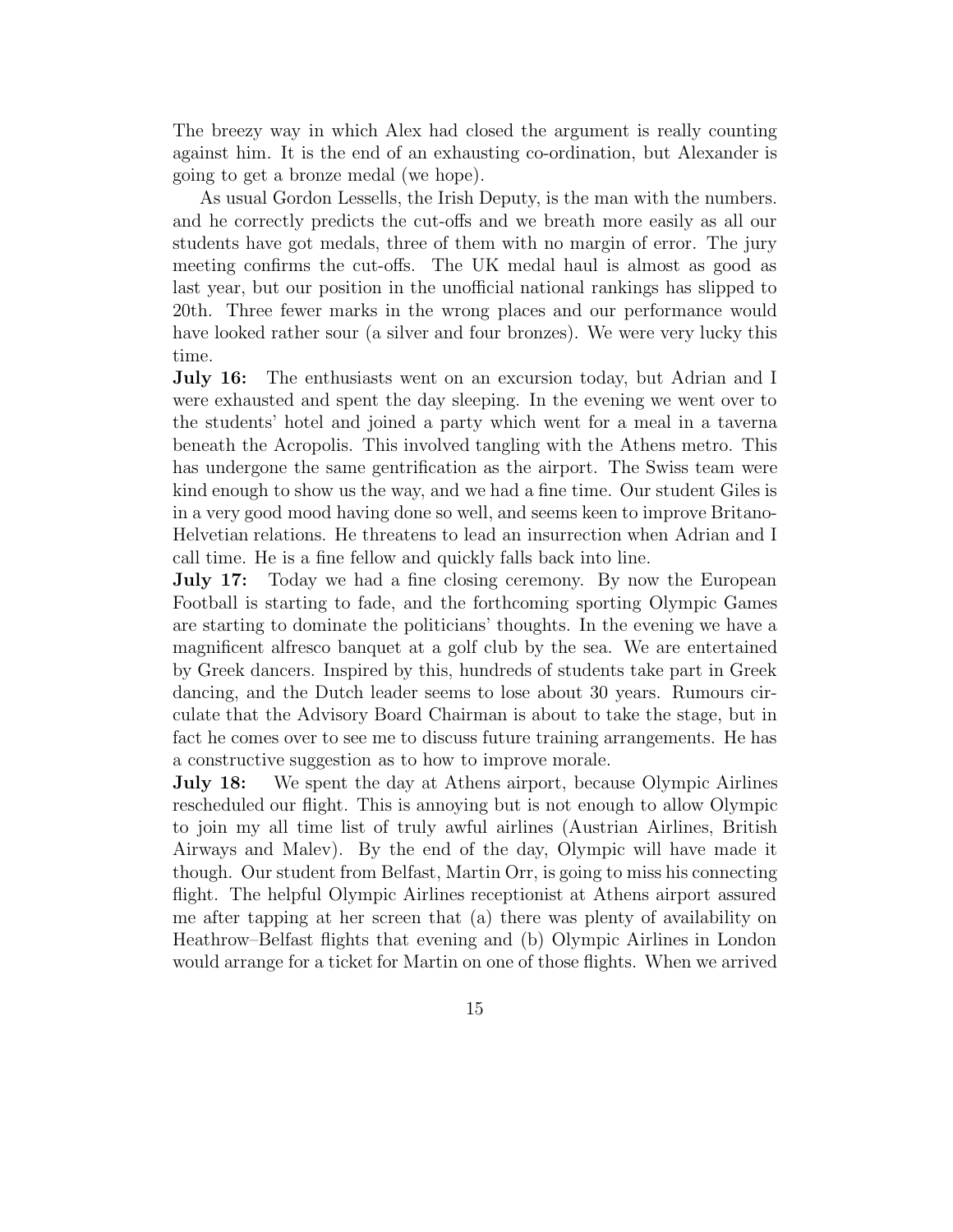back in London, both of these statements proved false, and Martin was stuck in London for the night. So well done Olympic Airlines, you have made the list. Detailed explanations of the crimes of the other tatty outfits is available on application. Don't use them if you can avoid it.

## **Acknowledgements**

I would like to thank the Greek organizers of IMO 2004 for putting on such a splendid event. I must also express warm thanks to the UK IMO team and reserves for making my job an unalloyed pleasure. Leaders, Deputies and Observers of the countries which participated in IMO 2004 made the experience a joy. I would like especially to thank the Leadership of France, Ireland and Luxembourg for showing me how to use the Euro. I have retained various denominations as I expect my grandchildren to be curious about what will (by then) presumably be an extinct currency.

The UK IMO effort is the work of so many people that it is not possible to name them all. There are all the students who participate in the various mathematics challenges and olympiad competitions, and their teachers. There is the United Kingdom Mathematics Trust, its Council, its Executive Director Angela Gould and the staff of the Leeds Office. There is the British Mathematical Olympiad Subtrust under the redoubtable chairmanship of Adam McBride. There are the markers for all the competitions. There is now a very large national mentoring scheme to help bring on strong students of various ages under the direction of the previous Deputy Leader, Richard Atkins. There are the students of the UK squad who have made the various training camps such fun, and the small army of trainers who have helped at camps, including Jeremy King, Patricia King and Vin de Silva in Greece.

Our continuing co-operation with the Hungarian squad is of considerable benefit to both countries, and I thank Sandor Dobos and Cecilia Kulcsar for making all this possible. Mircea Becheanu of Romania was our guest trainer at Trinity College, Cambridge this Easter, and we thank him for his help.

I must single out Christopher Bradley for his geometry coaching. I have to keep a wary eye on my deputy Adrian Sanders who does his job and mine much of the time. The ex-olympians have helped in diverse ways, including Joseph Myers's web expertise. As I write this, UKMT's founding Chair of Council has finally been allowed a graceful retirement. I am sure that we all wish Peter Neumann a complete restoration of his good health. His successor